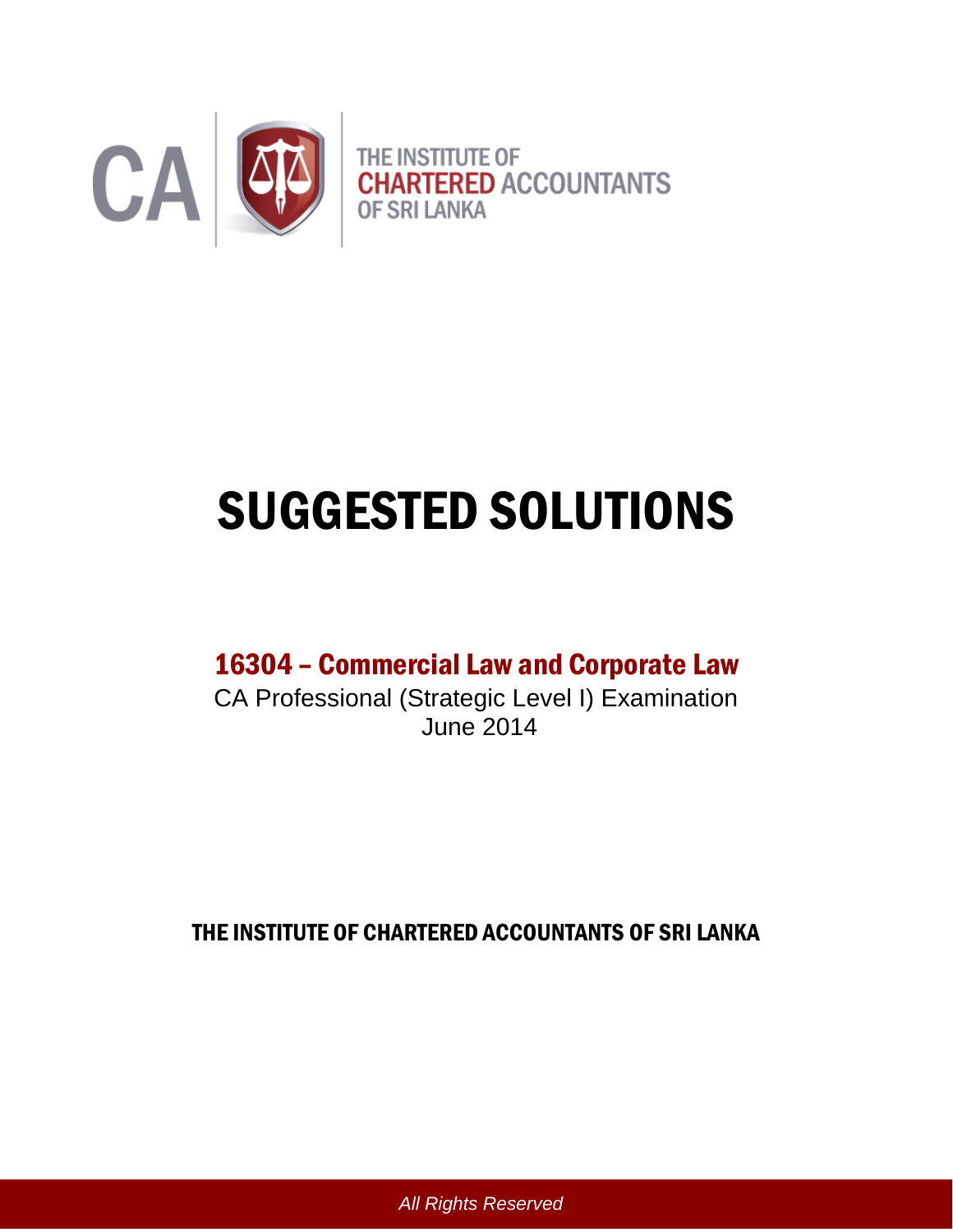(a) Whether a term in a contract is a condition or warranty, is a question of the intention of the parties to be deduced from the circumstances of the case.

#### **Conditions**

A condition is a vital term of a contract, going to the root of the contract, a breach of which entitles the injured party, either to treat the contract as repudiated and terminate the performance of the contract and claim damages for the termination, or to affirm the contract and claim damages for the breach.

#### **Warranties**

A warranty is not a vital term in a contract, but one which is merely subsidiary. If a warranty is breached the innocent party may claim damages, but cannot end the contract.

(b) The scenario described in the question is similar to the case of **Bettini vs Gye** (1876) 1 Q.B.D.183; where it was decided that the stipulation was not a condition, and the contract could not be rescinded on its breach.

Therefore in the given scenario, it could be inferred that the non-attendance of all four rehearsals by Banda, amounts to a breach of a warranty, as it did not go to the root of the contract.

Whereas the actual condition in this scenario, could be inferred to as the attendance at the concert.

Therefore in this scenario, Gurun, cannot rescind the contract he has with Banda, as there is no breach of a condition.

# **Answer No. 02**

(a) Even if a drawer crosses a cheque, as "Not Negotiable", the payee may still transfer the cheque to someone else.

However, if the cheque gets stolen, the one who stole does not get a good title to the cheque.

Similarly anyone else who gets the cheque from him, has no better title than him. (Nemo dat quod non habel)

That means that the drawer can stop payment on the cheque, and no one can successfully sue him for payment if the cheque has been transferred through an illegal transaction.

In the given scenario, Raju had a bad title for this cheque, since it was a stolen cheque.

Therefore Sudath will not get a better title than what Raju had, which means that Sudath too gets a defective title to this cheque. Hence he will not be able to encash this cheque.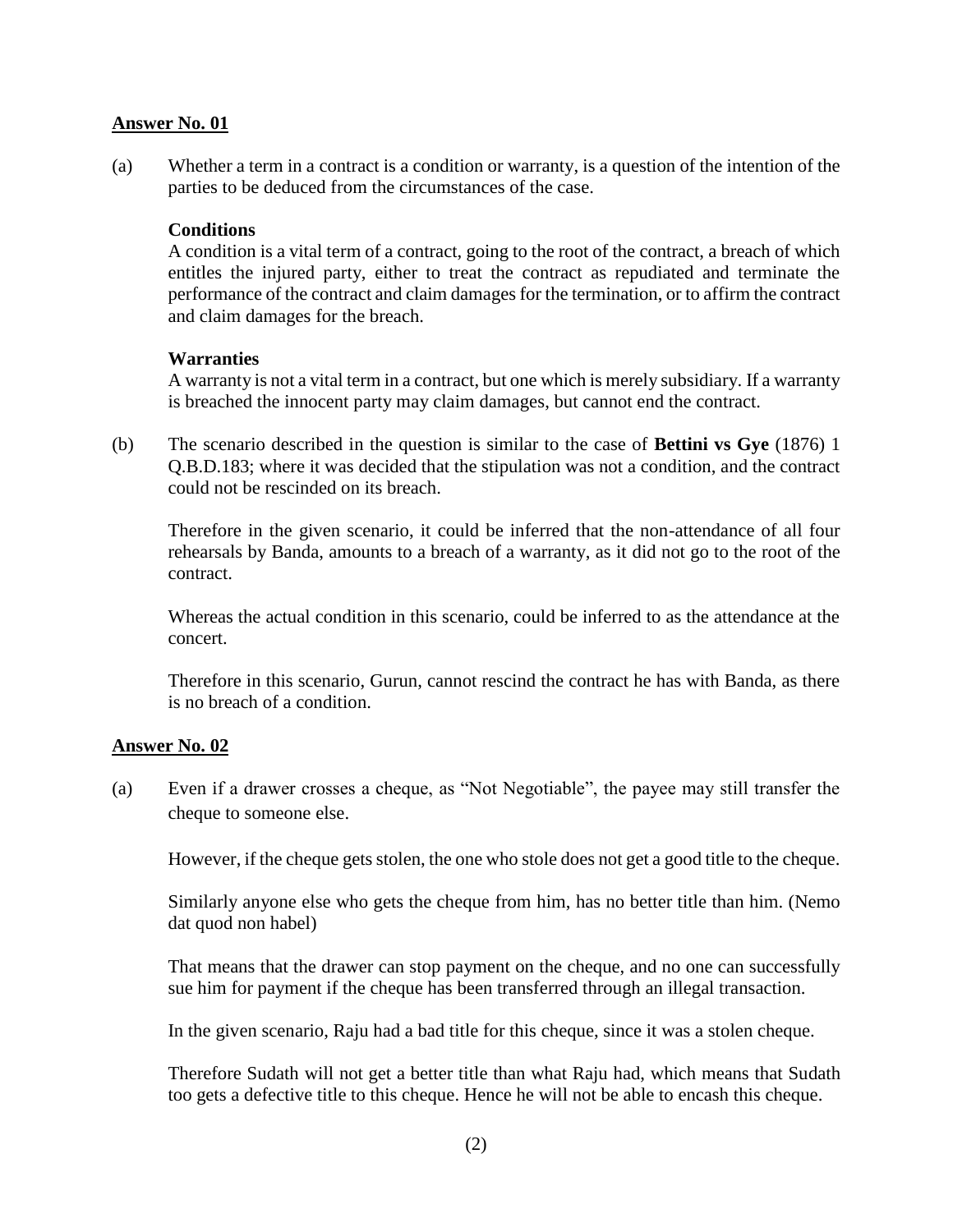(b) "Stoppage in transitu", refers to the right given to an unpaid seller in stopping the goods while they are in transit, and regaining possession until payment of the selling price.

A seller may exercise this remedy in two instances, namely, where the debtor is insolvent or where the buyer repudiates or fails to pay prior to delivery**.**

Since Ajith is bankrupt, Ronald may not be able to collect his selling price. Therefore Ronald has a right to seek relief under "stoppage in transitu or "stoppage in transit".

#### **Answer No. 03**

(a) Life insurance, like all other forms of insurance, is a contract of "uberrimae fidei".

That means that full disclosure must be made to the insurer of every material circumstance which is known to the insured and which would influence the judgment of a prudent insurer in fixing the premium, or determining whether to take the risk.

In the event of a failure to disclose any such circumstance, the policy is voidable**.** 

In the given scenario there is no concealment of material information by Maxi and therefore the insurer cannot avoid the policy

The facts in the given scenario are similar to the case, **Mutual Life Insurance Company of New York vs Ontario Metal Products Co.** (1925 - A.C. 344)

(b) An incoming partner is liable for the debts and acts of the firm from the date of his admission into the firm. However, the incoming partner may agree to be liable for debts prior to his admission. But such agreeing will not empower the previous creditors to sue the incoming partner. The creditors of the firm, will get this right to sue the incoming partner, only if there is *novation***,** which is an agreement between the creditor, the old firm and the new firm, where the original contract between the creditor and the old firm is discharged by the new firm accepting that liability.

In this given scenario, Sisil will be liable only for the liabilities from the date he joins to the partnership, and he will not be liable for the previous liability of Rs. 10 million unless he agrees to enter into novation.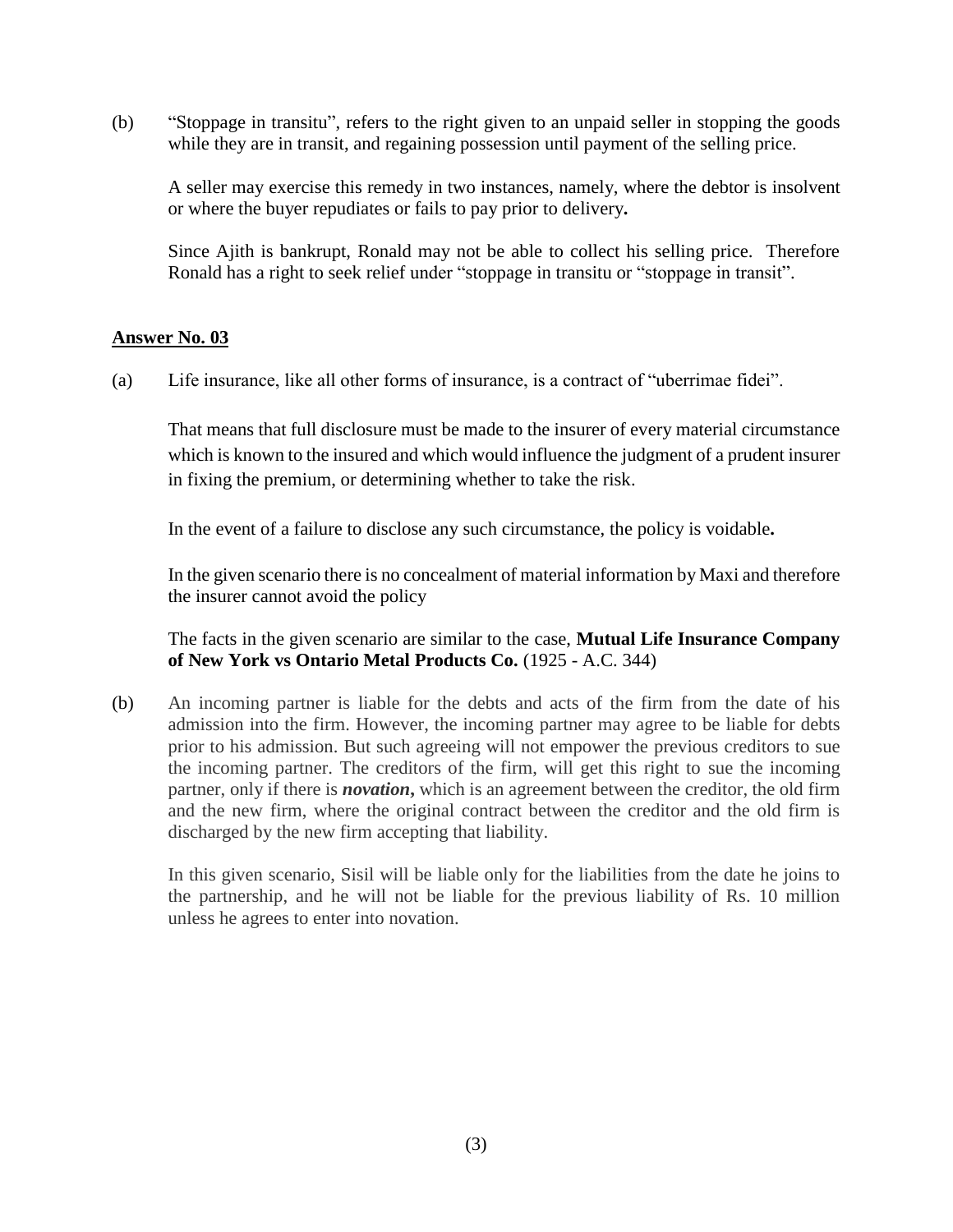# (a) **Duties of an agent towards the principal**

- (1) **To act in the best interests of the principal** When an agent is appointed to facilitate or negotiate a transaction on behalf of the principal, the agent owes a duty to the principal to act in the principal's best interests within the authority of the agent.
- (2) **No conflict of interest** An agent who has accepted an appointment to act for a principal ("A") should not thereafter accept appointment to act for another principal ("B") if the interests of principal B conflict with the interests of principal A. However, if the agent fully discloses to each principal the agent's interests under the two appointments, and the fact that he acts for both principals at the same time and obtains the consent of each principal to the dual agency, he may still act for the two principals. Accordingly, an estate agent who acts for both the vendor and purchaser in a sale and purchase property transaction must disclose the fact to both the vendor and the purchaser and obtain their consent for so acting.
- (3) **Not to make secret profit -** Common Law requires that an agent shall not make any profit or acquire any benefit in the course and in the matter of his agency without the knowledge and consent of his principal. Such profit, generally known as secret profit, is not restricted to money but may include anything of value, for example, an interest-free loan, a club membership, etc. An agent who has made secret profit is liable to account to the principal for such profit in addition to any other remedies available to the principal for the agent's breach of duty.
- (4) **Duty of confidentiality** Owing to the fiduciary relationship between a principal and his agent, the agent shall not disclose any information concerning the principal or any confidential information entrusted to him by the principal to any third party in the absence of the principal's consent.
- (5) **Duty to care and skill** Common law requires an agent to act with due care and skill in performing his duties. He has a duty to exercise due diligence in the performance of his duties and to apply any special skill which he professes. An agent who fails to meet this standard are prima facie negligent.
- (6) **Duty to account** An agent who receives any property for his principal or from his principal is bound to keep such property separate from his own and he is to be treated as a trustee of such property. Even after the agency relationship has ceased, the agent's duty to account to the principal may continue. Hence, the agent is obliged to return to his principal all documents and property originally given to the agent by the principal and documents prepared by the agent on the instruction and at the expense of the principal.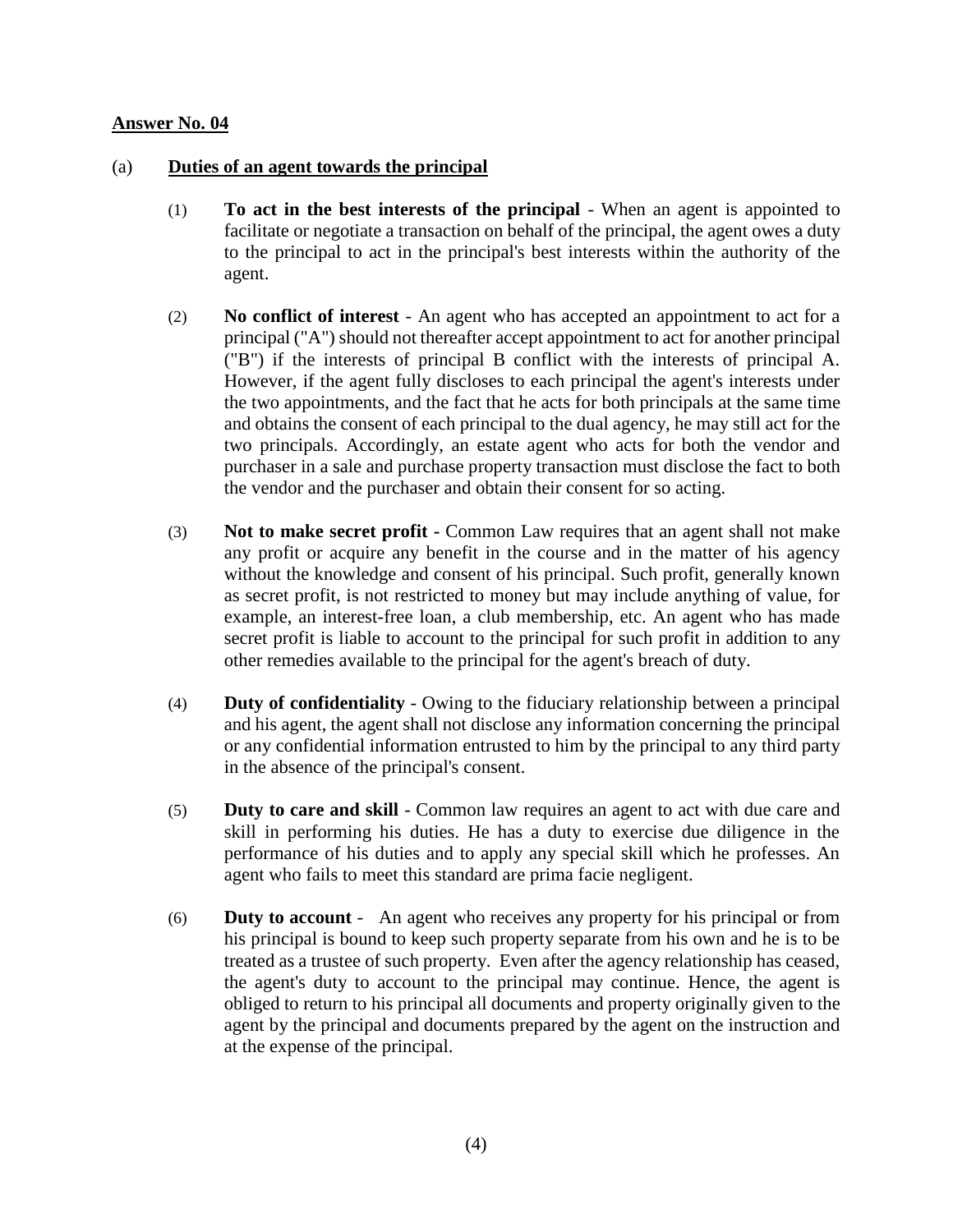- (7) **Duty not to delegate** The general rule is that an agent may not delegate his authority or duty in whole or in part except with the authority and consent of the principal.
- (8) **Duty of obedience** Generally, agents are under a duty to obey the lawful and reasonable instructions of the principal. Where the principal's instructions are clear, the agent does not normally have any discretion and must follow those instructions, unless an agent is a professional and the principal relies on the agent to exercise his professional skill and discretion in accomplishing the tasks he has been appointed to accomplish.
- (9) Not to become principal, as against his employer.

# (b) Incoterms

In the international sale of goods, special trade terms which may have different meanings in different countries, are used by the buyers and sellers.

Incoterms are designed to create a bridge between buyers and sellers in different countries, by acting as a uniform language they can use.

Incoterms have been published by the International Chamber of Commerce (ICC).

They are a set of universally accepted terms, relating to international trade.

Each Incoterm refers to a type of agreement for the purchase and shipping of goods internationally.

Incoterms also deal with the documentation required for global trade, specifying which parties are responsible for which documents. Determining the paperwork required to move a shipment is an important job, since requirements vary so much between countries.

- (c) The objects of the Consumer Affairs Authority are as follows:
	- To protect consumers against the marketing of goods or the provision of services which are harmful to life and property of consumers.
	- To protect consumers against unfair trade practices and guarantee that consumers interest shall be given due attention.
	- To ensure that wherever possible consumers have sufficient access to goods and services at competitive prices.
	- To seek damages against unfair trade practices, restrictive trade practices or and other form of manipulation of consumers by traders**.**

*[Ref : Section 7 of the Act]*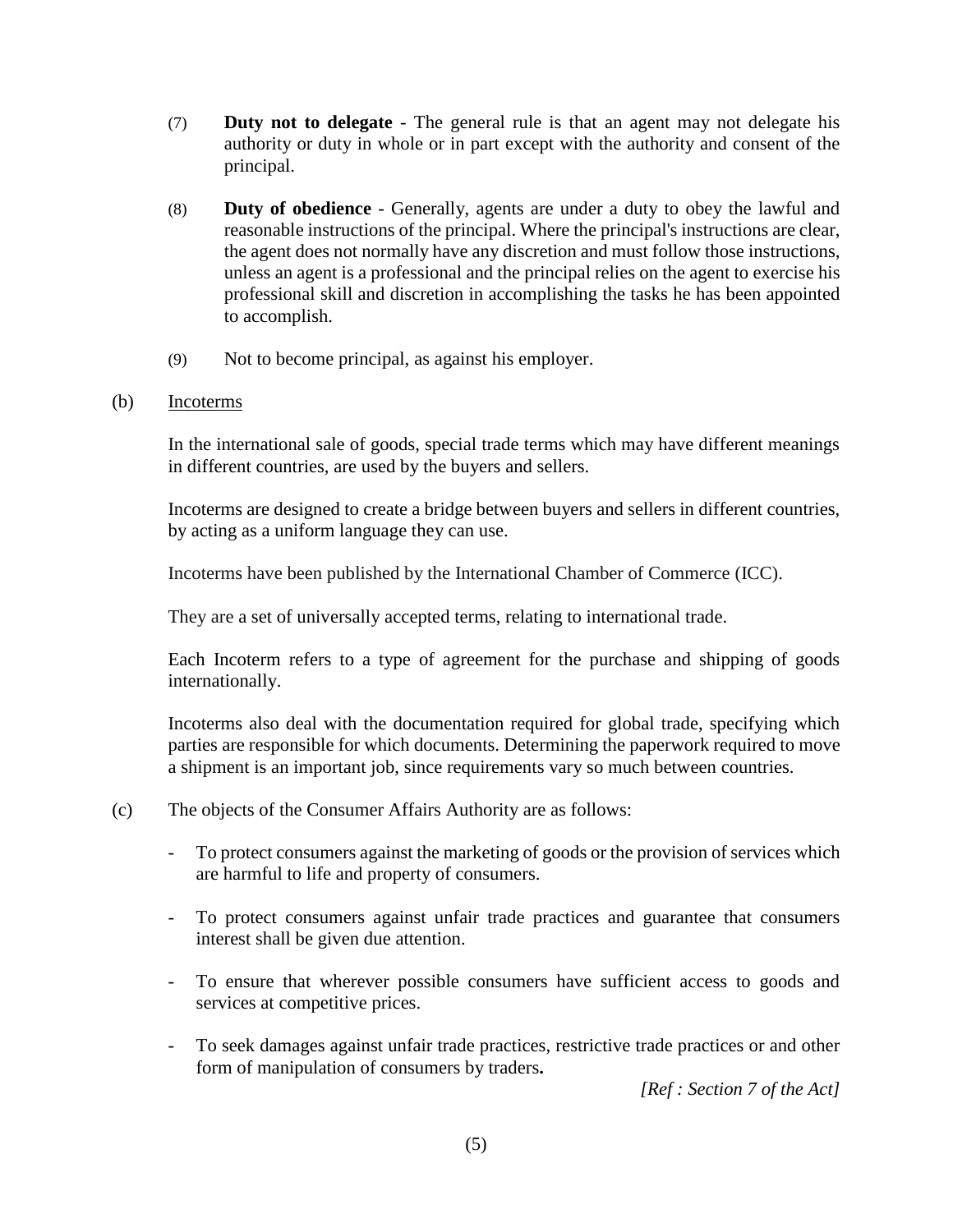The facts are similar to the case **Salomon Vs Salomon Company Limited**. In this case the important principle of separate legal entity was laid down. This decision was later accepted by the courts in **Lee v. Lee's Air Farming Ltd** and **Macaura v. Northern Assurance Co Ltd.**

The ruling in Salomon Vs Salomon, declared that all lawful companies existed separately from its owners.

Further the liability of the shareholders, is limited to the capital they have invested/contributed.

Therefore the company's creditors are prevented from suing or claiming their dues from the shareholders or the owners of the company.

The company has a legal obligation to first settle its secured creditors, including the secured debentures.

Thereafter, since the company has no assets remaining to settle the unsecured creditors, such as Praveen, the legal implication would be that Praveen will have to bear up his loss.

Therefore in looking at the above scenario, it can be reasonably argued that, Praveen will not be able to initiate a successful action against Ravi to recover from Ravi's personal assets since Ravi and the company are two different legal entities.

Further, the company will not be able to settle Praveen, who is an unsecured creditor, before it settles its secured creditors.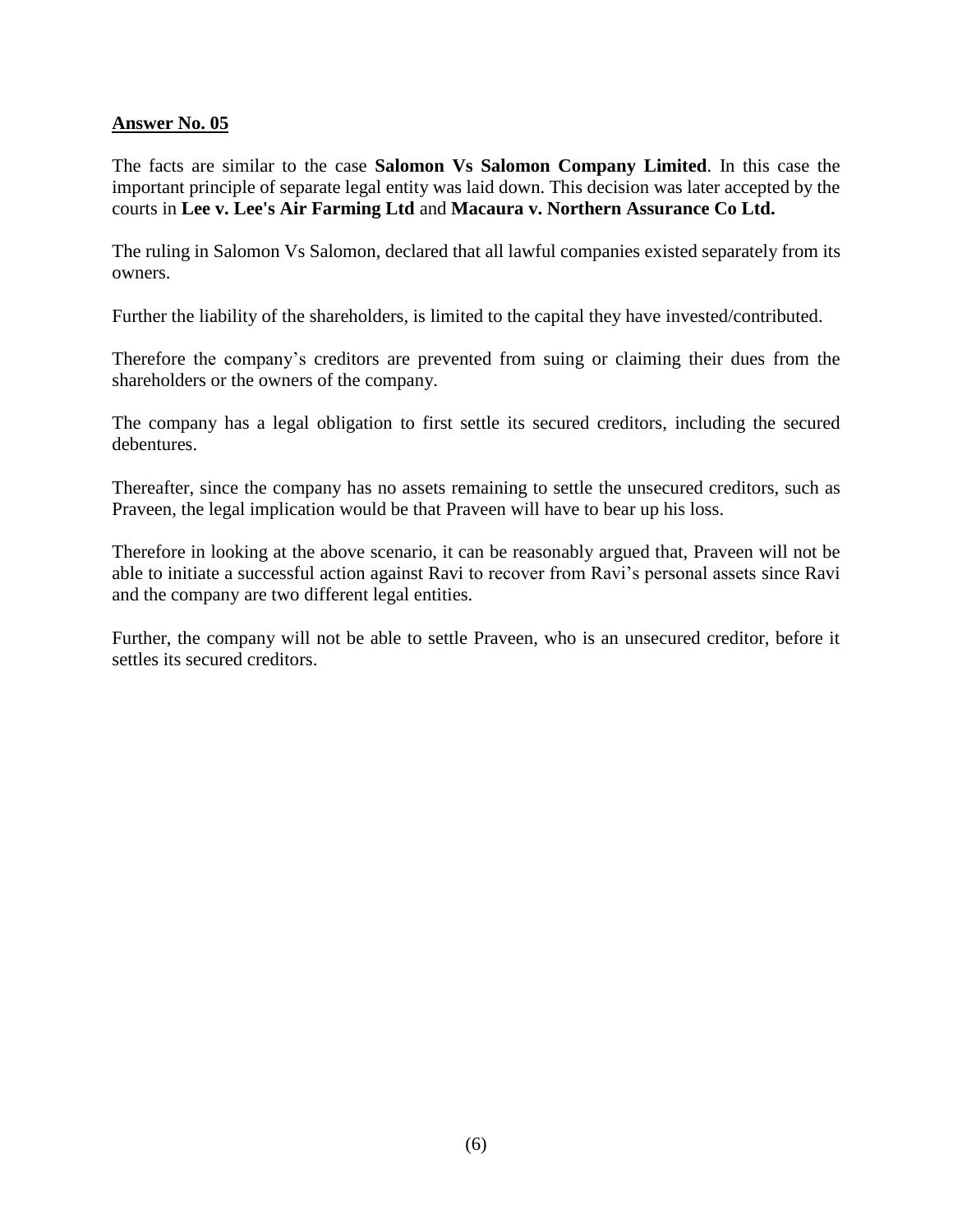- (a) The following provisions which are listed out in the Third Schedule of the Companies Act No. 7 of 2007 shall not apply to Companies Limited by Guarantee:
	- (i) Shares and Debentures. *[Part IV of the Act]*
	- (ii) Minority buy-out rights. *[Sections 93 – 98]*
	- (iii) Interest groups. *[ Sections 99 – 101]*
	- (iv) Company to maintain share register. *[Sections 123(1)(b) and (c)]*
	- (v) Place of share register. *[Sections 124(1) and (3)]*
	- (vi) Disclosure of director's interest in the shares. *[Sections 198 - 200]*
	- (vii) Duty of directors on serious loss of capital. *[Section 220]*
	- (viii) Amalgamations. *[Part VIII of the Act]*
	- (ix) Matters to be included in Annual Return. *[sub paragraphs (b),(e) and ((j) of the Fifth Schedule]*

*Note: Candidates are not expected to write section numbers.*

- (b) (1) First, the company has to pass a special resolution with the prior approval in writing of the Registrar in order to change its name.
	- (2) After passing this resolution, the company has to, within ten working days of the change of name, give notice of the change to the Registrar in the prescribed form.
	- (3) Thereafter, once the Registrar has accepted the name change, and issued the fresh certificate of incorporation in the prescribed form indicating the change of name, Aravinda will have to collect this certificate.
	- (4) Thereafter, he has to publish a press notice in all 3 languages, and a gazette notice (informing the public of this name change), within 20 working days of such change.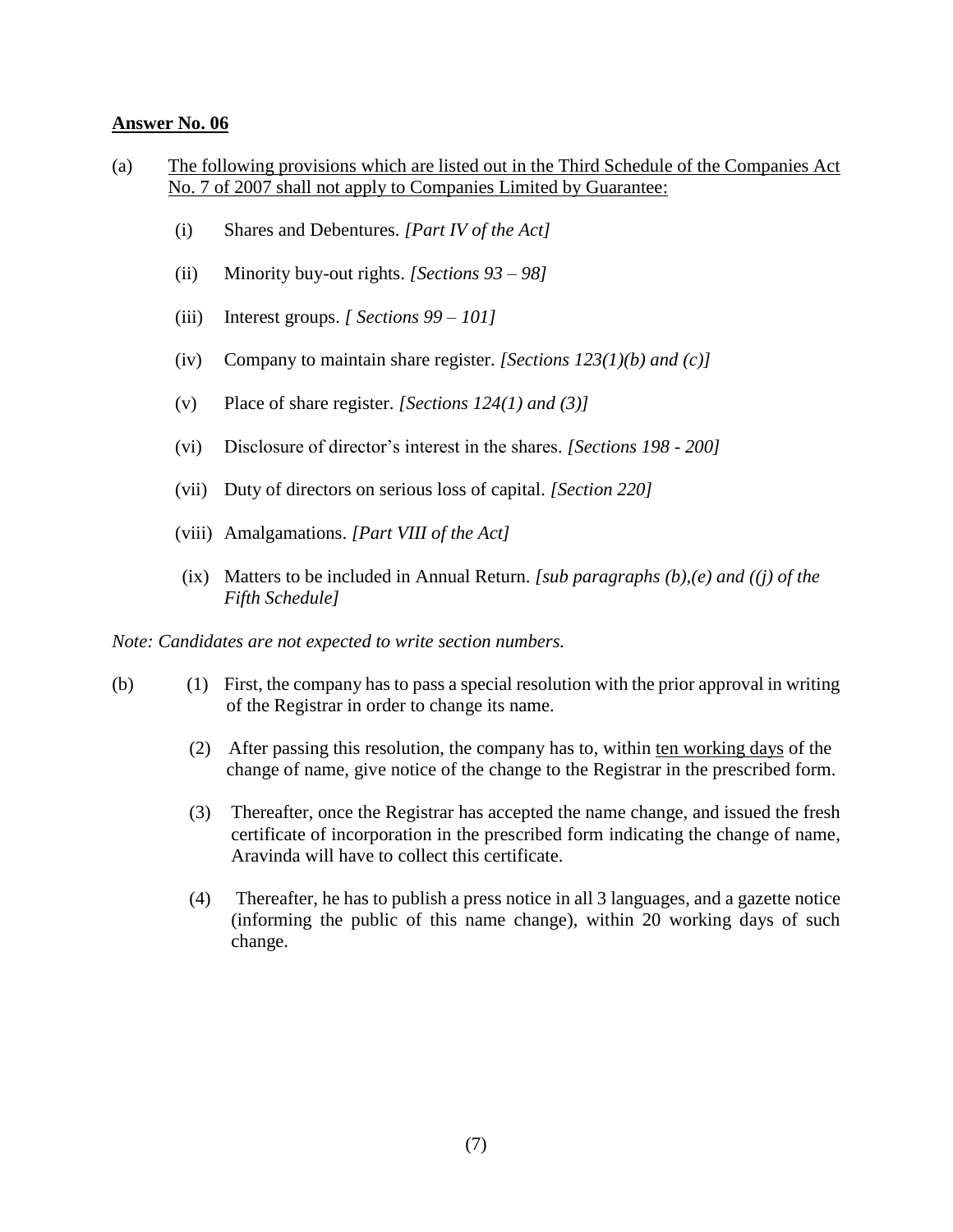- (a) A company may be wound up by the Court in the following instances:
	- (i) If the company has by special resolution resolved that the company be wound up by the court
	- (ii) If the company does not commence its business within a year from its incorporation or suspends its business for one year
	- (iii) If the number of members falls below the minimum number required under subsection (2) of section 4 of the Companies Act
	- (iv) If the company has no directors
	- (v) If the company is unable to pay its debts
	- (vi) If the court is of opinion that it is just and equitable that the company should be wound up.

*[Ref: Section 270 of the Act]* 

- (b) (i) As soon as the affairs of the company are fully wound up, the liquidator shall make up an account of the winding up showing how the winding up has been conducted and the property of the company has been disposed of, and thereupon shall call a general meeting of the company and a meeting of the creditors, for the purpose of laying the account before the meetings and giving an explanation thereof.
	- (ii) The meetings referred to above shall be called by notice published in the Gazette, specifying the date, time, place, and object thereof and published at least one month before such date.
	- (iii) Within one week from the date of these meetings, or where such meetings are not held on the same date, from the date of the later meeting, the liquidator shall send to the Registrar a copy of the account and shall make a return to him of the holding of the meetings and of their dates.
	- (iv) But when a quorum is not present at either such meeting, the liquidator shall in lieu of the return referred to in the preceding provisions, make a return that the meeting was duly summoned and that no quorum was present thereat, and upon such a return being made the provisions of this subsection as to the making of the return shall, in respect of that meeting, be deemed to have been complied with.
	- (v) The Registrar on receiving the account in respect of each of these meetings, and either of the returns referred above, shall forthwith register them and on the expiration of three (3) months from the date of registration thereof, the company shall be deemed to be dissolved:
	- (vi) But the court may on the application of the liquidator or of any other person who appears to the court to be interested, make an order deferring the date at which the dissolution of the company is to take effect for such time as the court thinks fit.
	- (vii) It shall be the duty of the person on whose application an order of the court under the provisions of this section is made, within seven days from the date of the making of the order, to deliver to the Registrar a certified copy of the order for registration.

*[Ref : Section 341 of the Act]*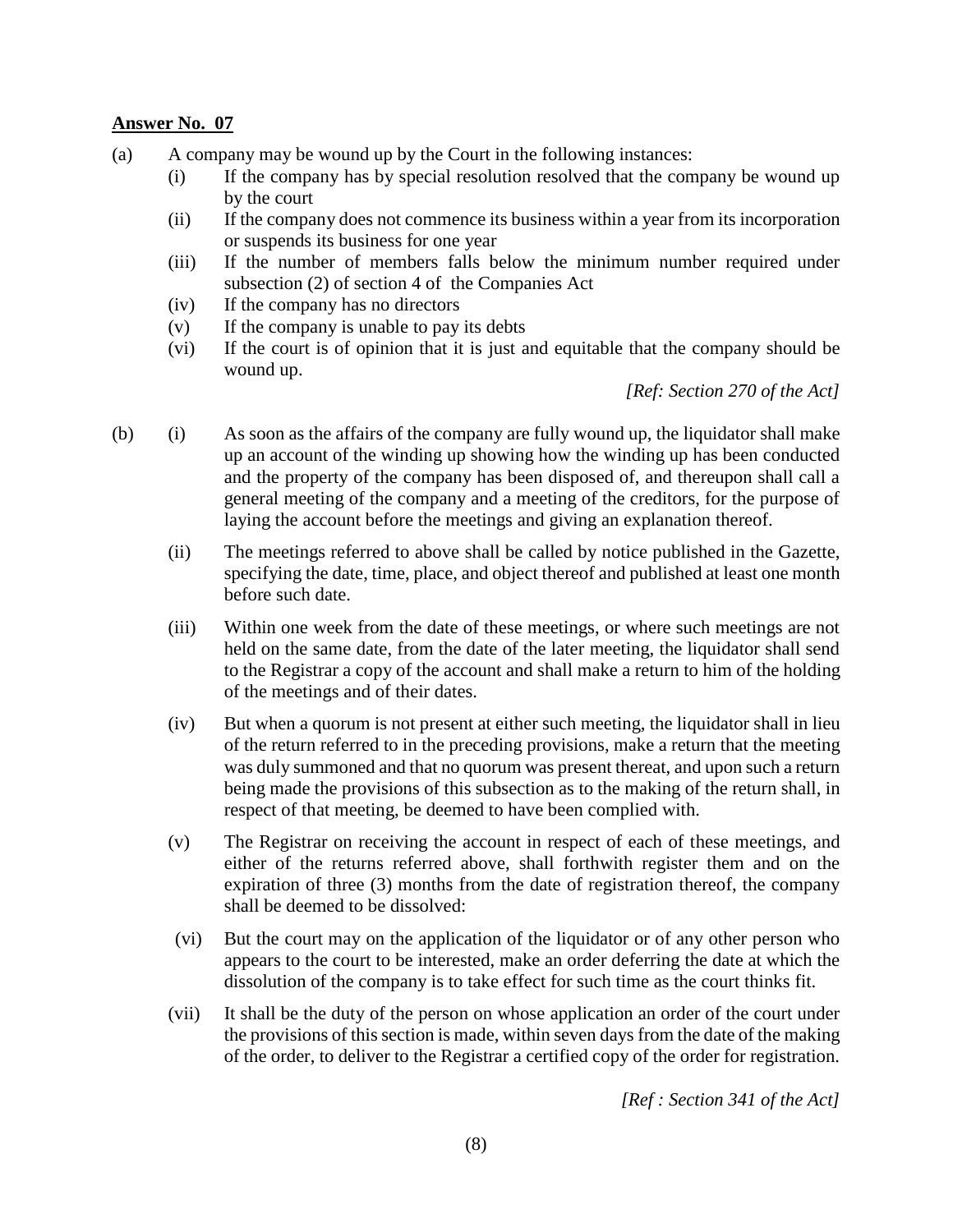The Board must pass a resolution stating the following:

- (i) That such assistance is in the interests of the company.
- (ii) That the terms and conditions of such assistance are fair and reasonable to the company and those shareholders not receiving such assistance.
- (iii) That the company will satisfy the solvency test immediately after giving such assistance.

Further if the amount of the financial assistance resolved as above, together with the amount of other outstanding financial assistance already given by the company, exceeds 10% of the company's stated capital, the company must first obtain a certificate from the company's auditor or if there is no auditor, a person qualified to act as the auditor,

A certificate to the effect that:

- $\triangleright$  he has inquired into the state of affairs of the company and
- $\triangleright$  he is not aware of any thing to indicate that the opinion of the board that the company will immediately after giving the assistance satisfy the solvency list is unreasonable in all the circumstances

*[Ref: Section 70 of the Act]*

# **Answer No. 09**

(a) The proposed transaction between Lakseva (Pvt) Ltd and Blue Chips is one in which Victor, as a director of the company, is an "interested" party within the meaning of the Companies Act.

Victor must therefore cause this interest to be entered in Lakseva (Pvt) Ltd's interests register.

Further, he should also disclose this interest to the board of directors of Lakseva (Pvt) Ltd if the company has more than one director**.** 

This disclosure must set out the nature and extent of the interest.

A general notice in the interests register or to the board, that he is connected to the person with whom the company wishes to enter into the transaction [i.e. his wife as the owner of the restaurant Blue Chips], will be treated as a sufficient disclosure for the purposes of discharging this obligation.

(b) However, the failure by Victor as a director to disclose this particular interest, will not affect the validity of the transaction. Instead, it will make him personally guilty of an offence and he will be liable on conviction to a fine not exceeding Rs. 200,000.

*[Ref : Section 192 of the Act]*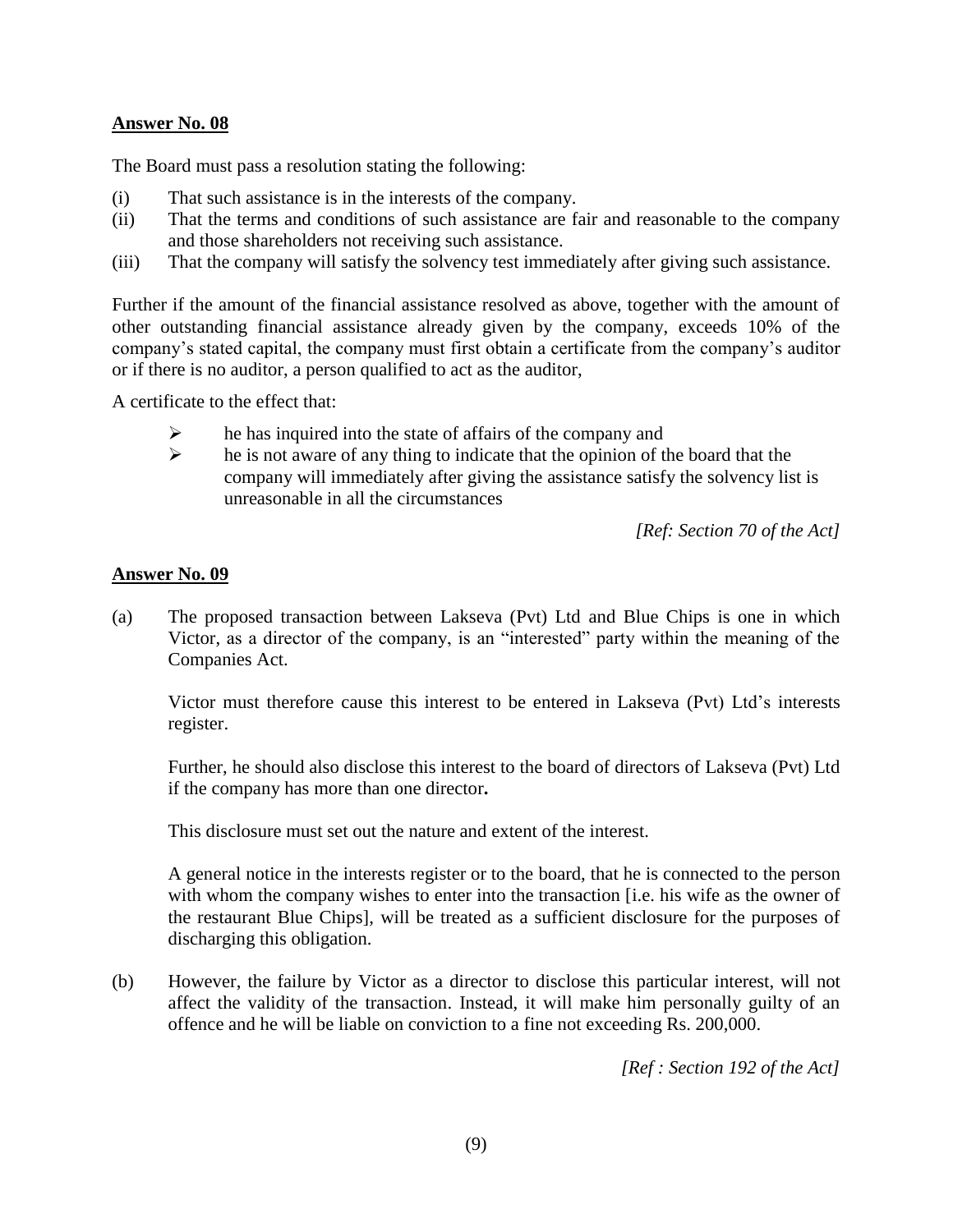- (a) The documents that must be sent to the shareholders under specified information mentioned, shall include:
	- (i) The amalgamation proposal.
	- (ii) Copies of the certificates given by the directors of each amalgamating company.
	- (iii) Statements setting out rights of shareholders to invoke the buy-out provisions contained in Section 93 of the Act.
	- (iv) Statements of any material interests that any director has in the proposal in whatever capacity.
	- (v) All other information and explanations that may be necessary to enable a reasonable shareholder to understand the nature and implications from the proposed amalgamation for the company and shareholders.
- (b) The Board of each amalgamating company must send the specified information to their shareholders, twenty (20) working days before the amalgamation is proposed to take effect.

The Boards must also give public notice of the proposed amalgamation along with a statement that the copies of the amalgamation proposal are available for inspection by any shareholder at the registered office of the amalgamated companies and other specified places during normal business hours .

The amalgamation proposal must thereafter, be approved by a special resolution of the shareholders of each amalgamating company, in accordance with section 92 of the Act.

*[Ref : Section 241]*